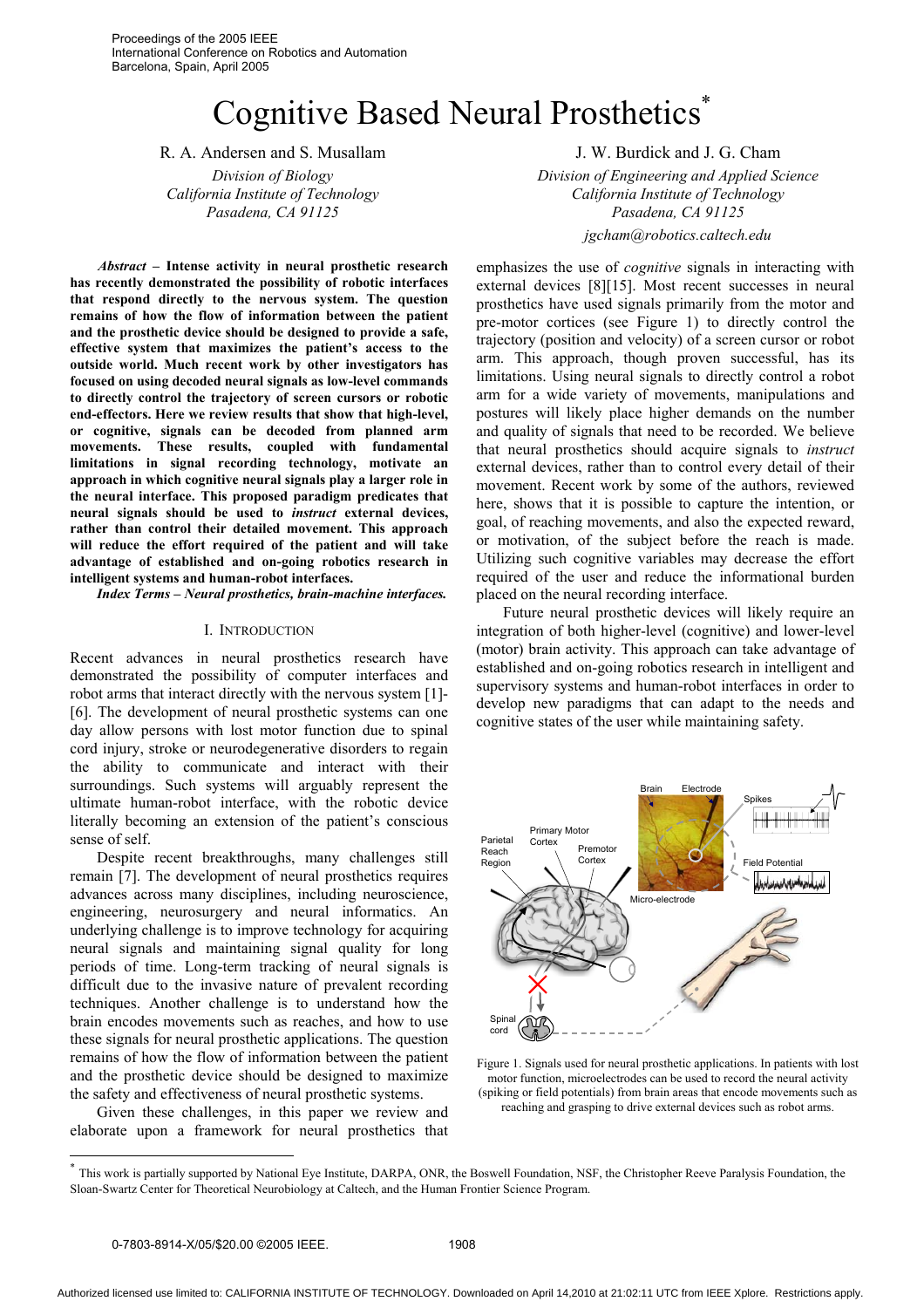

Figure 2. In current studies, non-human primates learned to control an endeffector using brain signals alone. Signals recorded during normal arm movement tasks were used to build a decode model that can predict the desired trajectory (primarily the instantaneous velocity of the end-effector).

## II. RECENT ADVANCES IN NEURAL PROSTHETICS

Several investigators have demonstrated systems in which neural signals from non-human primates were used to control the motion of an end effector (a screen cursor or a robotic arm) [2][3][4]. In these studies, the activity of populations of neurons was recorded using arrays of microelectrodes implanted primarily in motor and pre-motor cortex (see Figure 1). The electrode arrays recorded the electrical or "spike" activity of individual or groups of neurons while the subjects performed arm movement tasks. This activity was then used to calibrate models, usually linear regression models, that relate the firing rate of the neurons to the observed movements. The subjects were then shown capable of moving the end-effector in "brain control" tasks in which current neural activity and the calibrated models were used to predict the end-effector trajectory without actual movement of the subject's arm.

In addition, similar progress has been made in using EEG-based signals to derive neuroprosthetic commands from motor related areas [6]. Though EEG methods are less invasive, their poor spatial resolution may limit the amount of information that can be obtained with them.

These groups showed performance well above the chance level, and, more interestingly, reported that the performance of the subjects in the brain control task improved over time, giving evidence that the neural system learned to use the prosthetic device by adapting its output. In fact, [2] showed that the subjects learned to compensate for the dynamics of the robotic arm used. This is an encouraging result that allows a certain margin of error in the acquisition and decoding of neural signals, as the system can be relied upon to adapt to these errors.

 While these studies have shown the possibility of neural-controlled prosthetic devices, and have sparked renewed interest in the field, the question arises of what other types of signals could be used in a neural interface. These studies used neuronal populations located primarily in motor and pre-motor cortex, which tend to encode the specific commands sent to our muscles for the control of limb movements. More important than the particular brain

region the signals are derived from, however, is the type of information that is decoded from them.

In the current approaches, the neural activity is used as a *control* signal to directly specify where the location of the end-effector needs to be at any instant in time. In many cases, the primary signal decoded from the neural activity was the velocity of the end-effector. Thus, the trajectories of the brain-controlled end-effector were the result of velocity control on the part of the subject, who had to continually command online corrections based only on visual feedback of the task (see Figure 2). Here the neural activity is used for low-level control commands, and the effectiveness of the neural prosthetic is limited to the subject's ability to perform the closed-loop task.

It could be argued that motor cortex neurons should be used exclusively for interfacing to external devices, given their demonstrated ability to adapt to different tasks. In this approach, the motor cortex is used as a generic source of neural signals that can be adapted to communicate cognitive states and/or control movements of robot arms. However, there are at least two reasons not to depend solely on motor cortex areas. The first is that this dependence creates an informational bottleneck that will reduce the number of cognitive variables that can be read out at any one time. For example, a patient's mood could be determined by asking him or her to move a cursor on a computer interface to answer sets of questions about their emotional status. However, this would preclude the patient from performing other tasks at the same time. It would be more efficient to decode this signal directly from an area that processes the mood of the subject.

The second reason is that the normal functional architecture of motor cortex is for generating commands for movement trajectories. While it may be possible for the motor cortex to be treated like an undifferentiated neural network and trained to perform any task, it has been shown that neural networks trained to do a large number of different tasks tend to do each one poorly compared to being trained to perform a small number of tasks [9].

Can higher-level, or cognitive, signals be used to interface to an assistive neural prosthetic device? In the next section, we review current work that shows that cognitive signals such as reach goals and reach motivation can be used in a neural prosthetic system.

# III. COGNITIVE NEURAL SIGNALS

In theory, cognitive control signals appropriate for reaching tasks could be derived from many higher cortical areas related to sensory-motor integration in the parietal and frontal lobes. Here we focus on the posterior parietal reach region (PRR) and the dorsal premotor cortex (PMd). Again, the primary distinction is not the specific brain area where the signals are obtained, but rather the type of information that is being decoded, and how that information is used. Similar approaches to the one presented can be used for interpreting cognitive signals from other brain areas. It is likely that some areas will yield better results than others depending on the cognitive signals to be decoded and the parts of the brain that are damaged.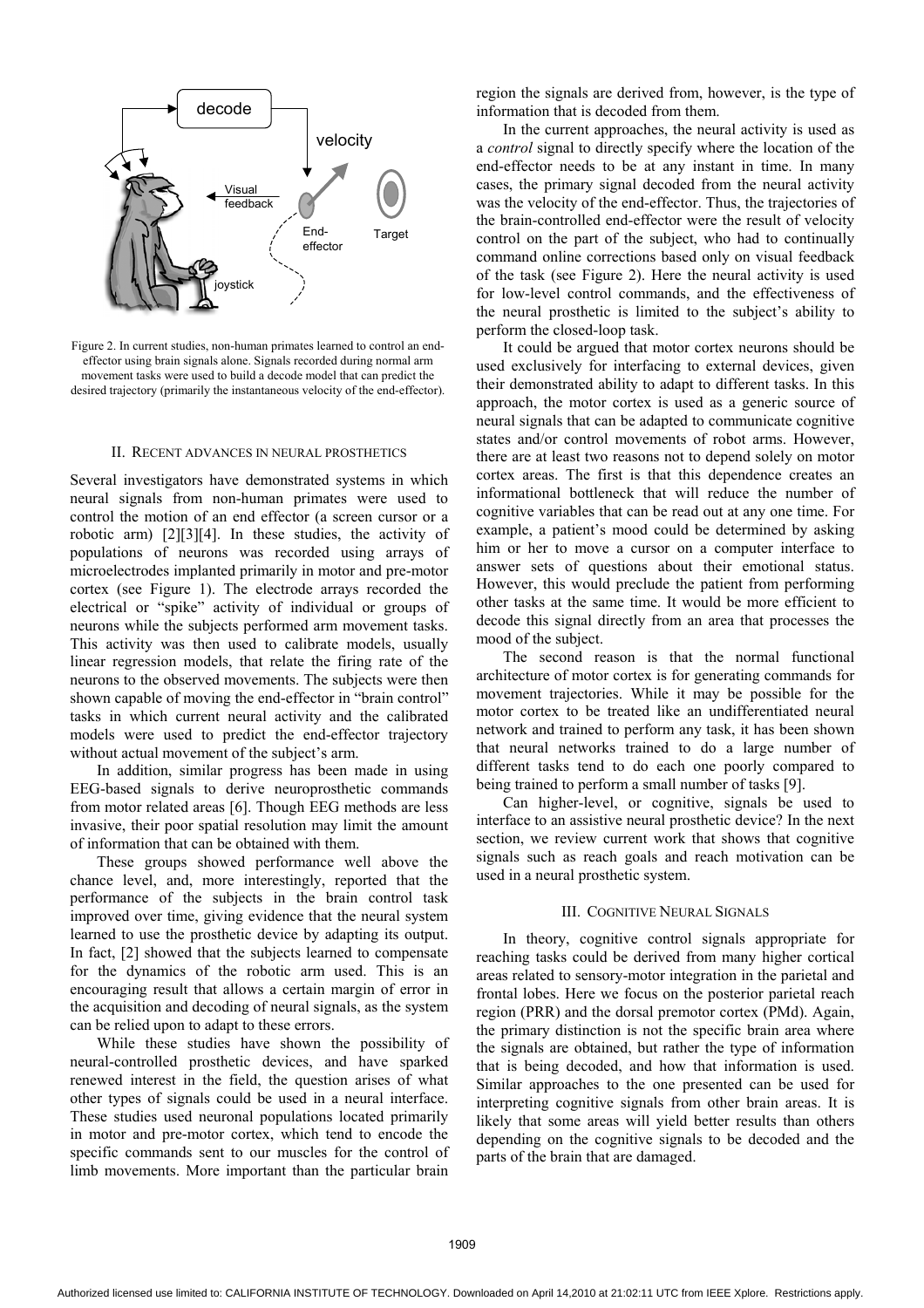PRR in non-human primates lies within a broader area of cortex called the posterior parietal cortex (PPC) [10][11] (see Figure 1). The PPC is located functionally at a transition between sensory and motor areas and is involved in sensory-motor integration, that is, it helps transform sensory inputs into plans for action. PRR is known to be primarily active when a subject is preparing and executing a movement [11][13]. However, the region receives direct visual projections and vision is perhaps its primary sensory input.

Neural activity in PRR has been found to encode the targets for a reach in visual coordinates relative to the current direction of gaze (also called retinal or eye-centered coordinates) [13]. In other words, this area contains information about where in the field of view the subject is planning to reach. This coding of planning information in visual coordinates underscores the cognitive nature of the signal within PRR. It is coding the desired goal of a movement, rather than the intrinsic limb variables required to reach to the target. The human homologue of PRR has recently been identified in fMRI experiments [14].

Recent experiments with monkeys have demonstrated that reach goals decoded from PRR can be used to drive a neural prosthetic computer interface to position a cursor on a screen [15]. These experiments are described in more detail in the following section.

## *A. Decoding the goal of a reach*

In the experiments, arrays of electrodes were placed in the medial intraparietal area (MIP), a portion of PRR, area 5 (also in the posterior parietal cortex), and the PMd. These electrodes record the electrical activity of neurons in the vicinity of the electrode tips. Each experimental session began with the monkeys performing a series of reaches to touch different locations on a computer screen (Figure 3a). As shown in the figure, the reaching task consisted of four phases. First, the monkey is instructed to fixate on the center cue. Next, a target location is presented for a brief period of time. The target then disappears followed by a delay period. Finally, the monkey is given a "go" signal instructing him to reach to the location where the target was.

The neural activity recorded during the delay period, in which the monkey plans the reach movement, was used to build a database that relates the firing rate of the neurons to the target location. For example, as illustrated in Figure 3a, the database would store which location in the visual field a particular neuron exhibited higher firing rates when movements were planned to that location.

After enough trials were performed to build an acceptable database, the monkey was switched to the "brain control" task. Here, the monkeys were instructed with a briefly flashed cue to plan to reach to different locations but without making a reach movement (Figure 3b). The activity during the delay period was then compared to that in the database and, using a Bayesian decode algorithm, the location where the monkeys were planning the reach was predicted. If the predicted reach direction corresponded to the cued location, then the animals received a drop of fluid reward and visual feedback was provided by re-illuminating the cued location. If the animals moved their arm, the trial

was cancelled and no reward was given. This approach was necessary because we cannot simply say to the monkeys "think about reaching to the target without actually reaching to it."

Thus, the reach goals were decoded from activity present when the monkeys were planning the reach movements, but otherwise were sitting motionless in the dark and were not making eye movements. Figure 4a shows results from PRR recordings. The figure shows the cumulative accuracy of the brain control system for four target locations as the experimental session progresses. As shown in Figure 4b for a recording session made from PMd, only a small number of cells were required for successful performance of the task, with performance increasing with the number of neurons. Figure 4c shows neural activity in both the reaching and brain control tasks from a recording site in PRR, demonstrating that the cognitive signals in the brain control task were free of any sensory or motor related activity.

In addition, the animals showed considerable learning in the brain control task, as evidenced by a significant increase in their performance over the course of one to two months [15]. This behaviour is consistent with a number of studies of cortical plasticity [16], and the time scale for learning is similar to that seen in motor cortex for trajectory decoding in previous studies [2][4]. In this case, the improvement in performance was found to be related to an



Figure 3. Normal reaching and brain control tasks used in decoding reach goal and expected reward cognitive signals. Adapted from [19].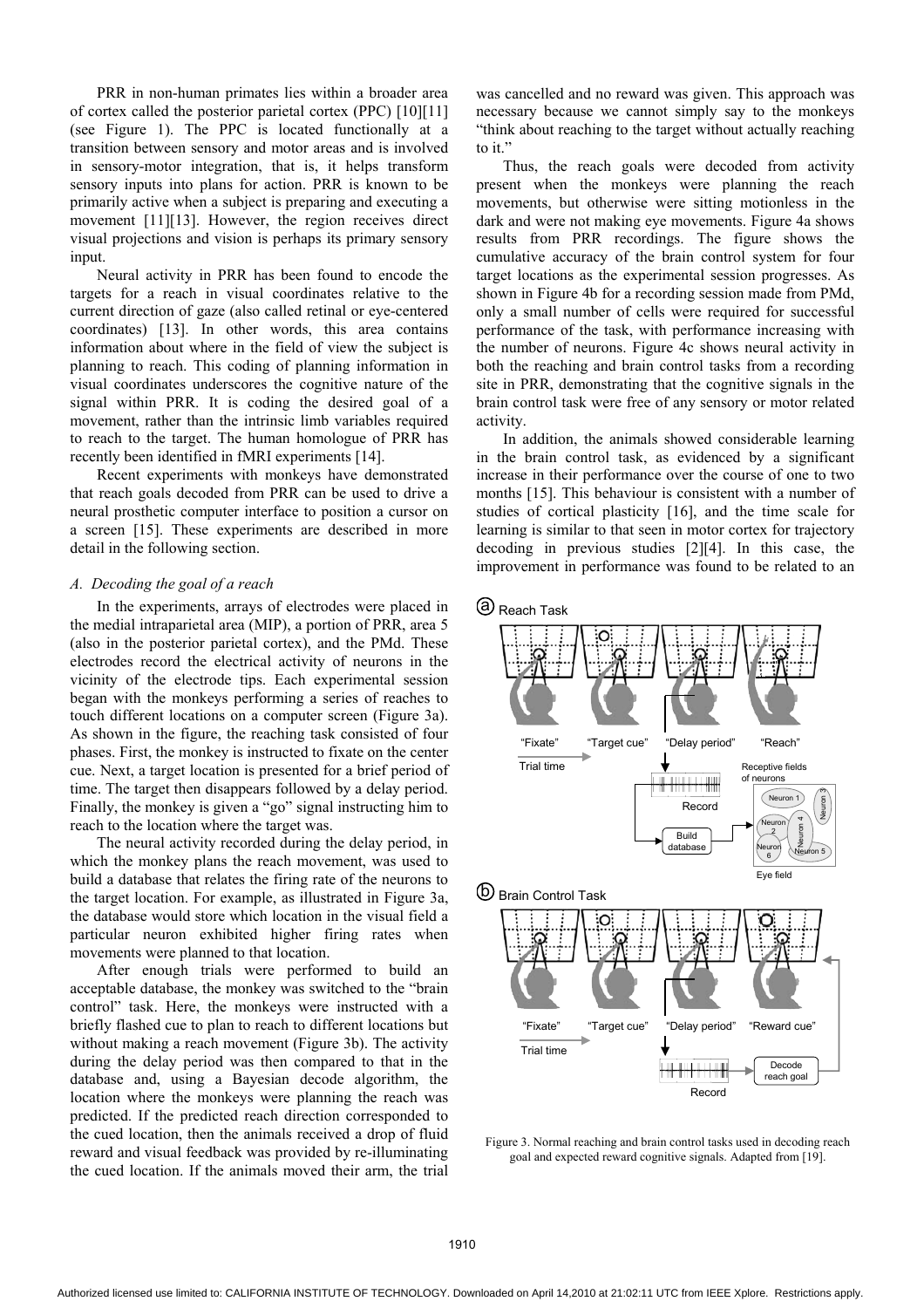increase in the amount of information encoded by the neurons in the brain control task [15], which was calculated using a mutual information measure. This measure quantifies the degree to which a neuron's firing rate encodes a particular direction. In essence, the neurons improved their tuning to increase performance in the task. Plastic behaviour such as this will be important in enabling patients to optimize neural prosthetic systems with training.

# *B. Decoding expectation*

It has also been shown possible to decode neural activity that foretells a subject's expectation of a reward for performing a task. Signals related to reward prediction are



Figure 4. Results of brain control tasks in which cognitive signals (reach goals) were used to drive a cursor to target positions on a screen. a) Task performance as a function of time for a four-target brain control task. b) Performance as a function of the number of neurons used in the decode model for an eight-target task. c) Comparison of neural activity during normal reaching and brain control tasks (b and c adapted from [15]).

found in a number of brain areas [17]. In area LIP of the PPC, which is involved in planning and executing eye movements, it was found that cells code the expected value of rewards [18]. Using an eye motion task, it was found that the neurons increased their activity when the animal expected a larger reward or the instructed eye movement was more likely to be in the cells' preferred locations. Similar effects have recently been found for PRR neurons for amount of reward in both the reaching and brain control task previously described [15]. PRR cells are also more active and better encode reach goals when the animal is cued to expect a higher probability of reward at the end of a successful trial. Remarkably, PRR cells also encode reward preference, with higher activity seen when the monkey expects delivery of a preferred citrus juice reward rather than water.

This expectation signal tells us something about the cognitive state of the subject, possibly indicating the subject's motivation or interest in the task's outcome. Moreover, this expectation of reward could be read out simultaneously with the intended reach goal using offline analysis of the brain control trials [15], thus showing that multiple cognitive variables can be read from the brain at the same time.

## IV. NEUROPROSTHETIC CONTROL SYSTEMS BASED ON INTELLIGENT DEVICES AND SUPERVISORY CONTROL

A neural prosthetic system must be flexible and capable of adapting to the needs and cognitive states of the patient. It is not clear how the sole use of motor-based signals can provide enough information for such subtle and complex interaction. Given that it is possible to obtain cognitive signals, we have proposed a framework for the control of neural prosthetics that takes advantage of the high-level nature of these signals. In this approach, cognitive signals like the intended goal of a reach or the motivation or expected reward of a reach are used to *instruct* the neural prosthetic system, rather than control it directly, as illustrated in Figure 5.

In this case, interaction between the patient and the mechanical device is monitored by an intelligent supervisory system [20]. This system monitors the cognitive state of the patient, and combines it with knowledge of the workspace and patient information such as gaze direction to assess the situation and calculate the most appropriate course of action. The cognitive neural signals can operate much like "body language" by providing, on-line and in parallel with readouts of other cognitive variables, the preferences, mood, and motivational level of the patient. Implants in emotional centers could also provide real time readouts of the patient's emotional states, such as alarm, urgency or displeasure. This augmentation of the information channels derived from the patient is particularly important for locked-in patients that cannot move or speak.

Given this information, combined with readings of the patient's intended reaching goals from regions such as PRR, the intelligent system can then compute the appropriate trajectory and posture of the robotic arm. For example, given the Cartesian coordinates of an intended object for grasping and knowledge of the environment, a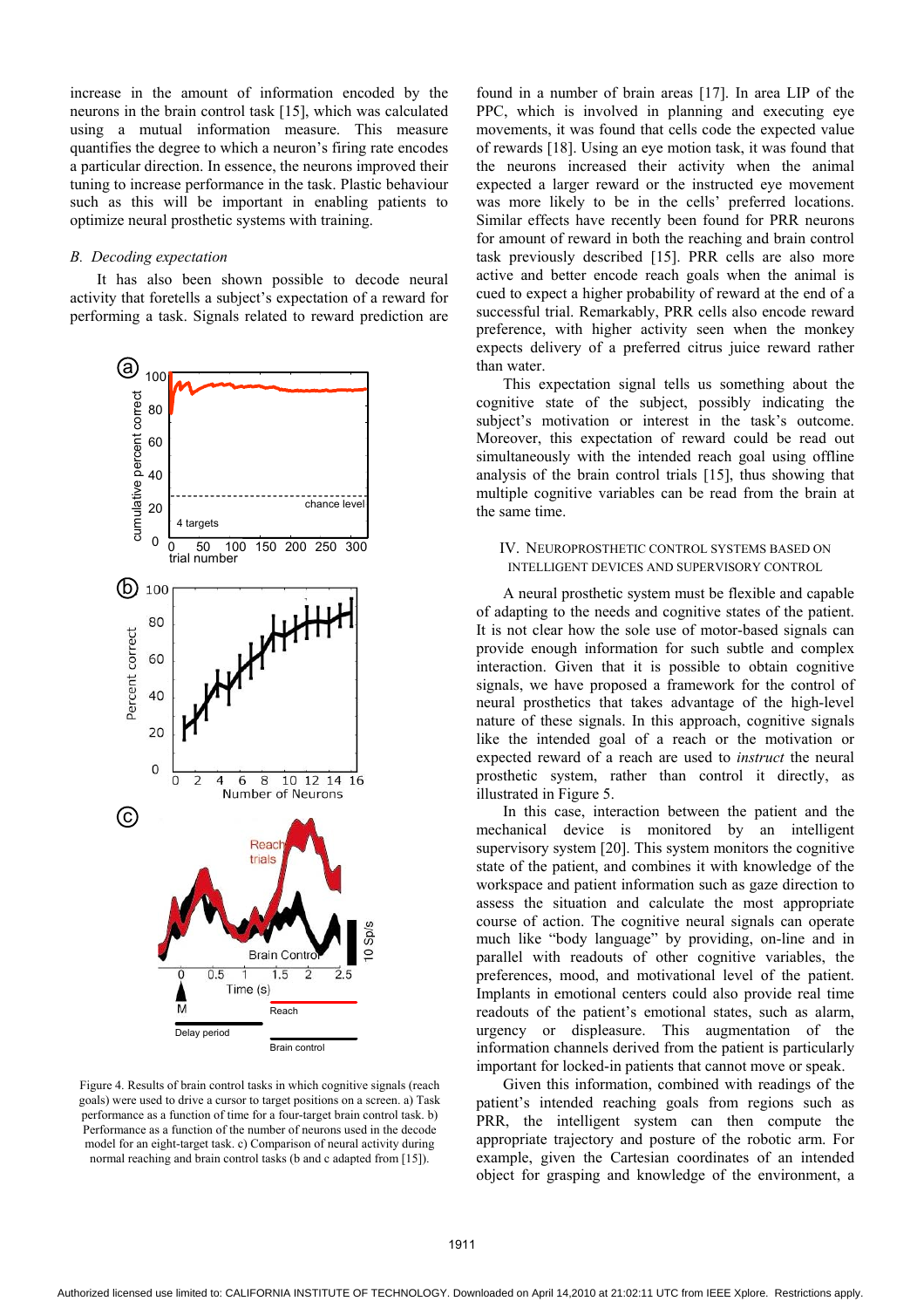

Figure 5. The proposed framework emphasizes parallel decoding of high-level cognitive variables (reach goals, motivation) and low-level motor variables under the supervision of an intelligent system, which manages the interaction between the patient and the robot arm.

robotic motion planner [21] can determine the detailed joint trajectories that will transport a prosthetic hand to the desired location in the safest, most efficient way.

This trajectory can then be sent to the robot arm's lowlevel joint controller for execution. Sensors embedded in the mechanical arm ensure that it follows the commanded trajectories, thereby replacing the function of proprioceptive feedback that is often lost in paralysis. Other sensors can allow the artificial arm and gripper to avoid sudden obstacles and regulate the interaction forces with its surroundings, including grasping forces, thereby replacing somatosensory feedback.

If available, motor signals can augment low level plans to help "guide" the end-effector to the appropriate action by providing cues or corrections to the trajectory planned by the supervisory controller. Thus, future applications are likely to involve recordings from many areas to read out a substantial number of cognitive and motor variables. Results from cognitive-based and motor-based approaches will likely be combined in single prosthetic systems to capitalize on the benefits of both.

#### IV. CONCLUSIONS AND FUTURE WORK

 We have reviewed a cognitive based framework for the control of neural prosthetic systems, based on evidence that such cognitive signals can be directly read from the nervous system. In this approach, neural signals are used to *instruct* an intelligent supervisory system, rather than directly *control* an external device such as a robot arm. The proposed supervisory system in turn manages the interaction between the user and the external device. This approach has many potential benefits for both the neuroprosthetic user and for the implementation of the prosthetic system.

The proposed framework would reduce the effort required of the user in executing tasks such as reaching, since they are not continually involved in the task of controlling the position and trajectory of the robot arm. What we are proposing is to use the intrinsic organization of the nervous system to provide multiple hierarchical channels of communication and control. Task execution will more closely resemble normal function, in which low-level control of limb movements often occurs without conscious attention. Similarly, the hierarchical nature of supervisory control should allow patients to learn much more quickly how to command a new device.

For the systems engineer, this approach has the benefit that to adapt the neural interface to different electromechanical devices (e.g. different types of robotic arms or communication devices), only the lowest level of the control hierarchy need be re-engineered for the specific mechanical device. In addition, the approach may possibly